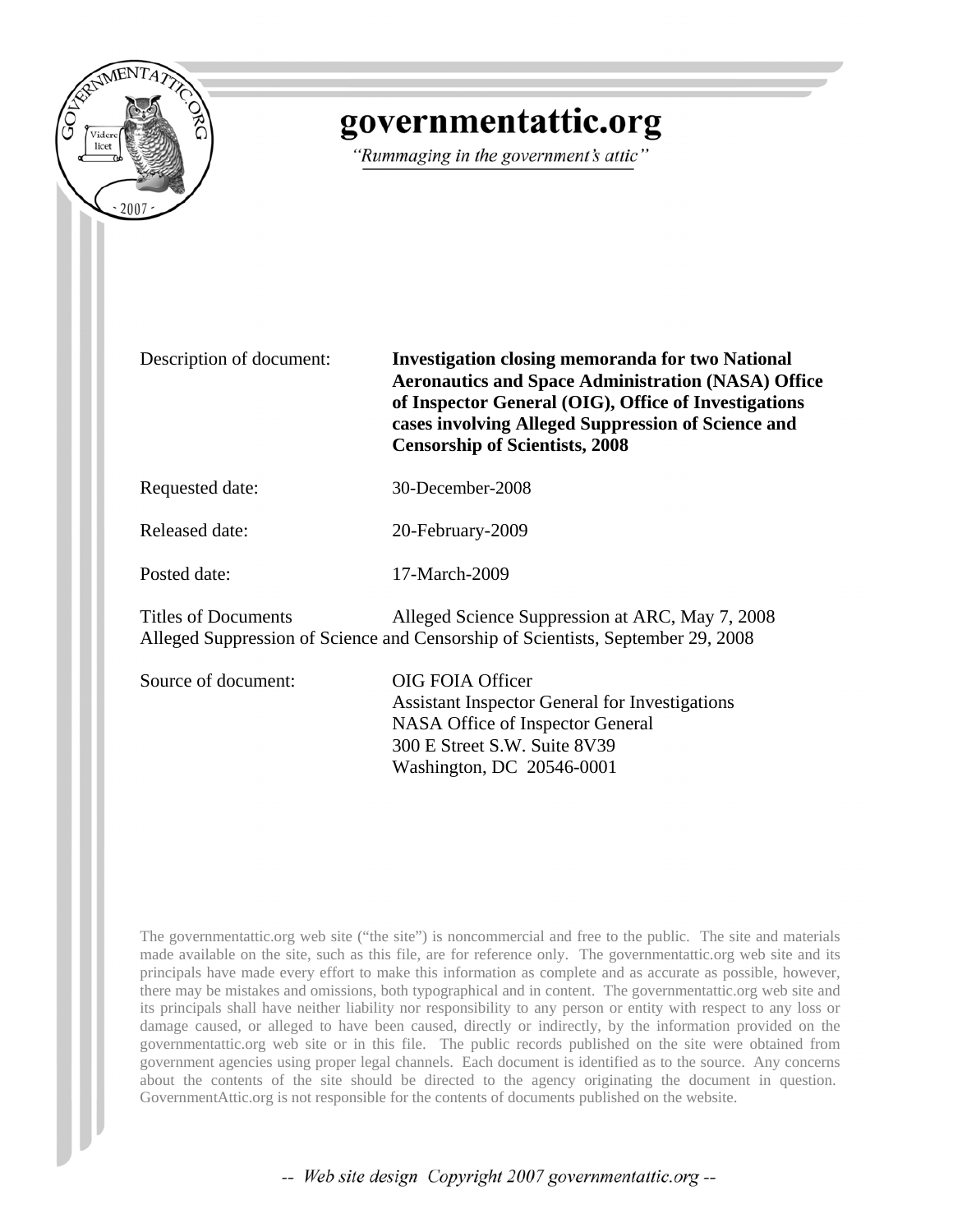National Aeronautics and Space Administration

Office of Inspector General Washington, DC 20546-0001



**FEB** 2 0 2003

### SUBJECT: Freedom of Information Act (FOIA) Request OIG FOIA Request Number 2009-11

I am responding to your January 2,2009, FOIA request that was received by the OIG on January 13,2009. You requested the closing memo and final report for the following two NASA OIG investigations:

- 1) Alleged Science Suppression at ARC
- 2) Alleged Suppression of Science and Censorship of Scientists

My initial determination is to provide you the enclosed redacted documents which respond to your request. Portions of the documents and case numbers are being withheld under FOIA exemption (b)(2), which protects internal matters of a relatively trivial nature. 5 U.S.C.  $\delta$ 552(b)(2). Names of individuals (including OIG Special Agents, witnesses, informants, and individuals that have been investigated) and other personally identifying information are being withheld where necessary to protect personal privacy under FOIA exemption  $(b)(7)(C)$ . 5 U.S.C. § 552(b)(7)(C).

The investigative summary from the "Alleged Suppression of Science and Censorship of Scientists," has been published on the NASA OIG website. It can be accessed online in the NASA OIG Reading Room found at the address below.

### http://oig.nasa.gov/investigations/invest-index.html.

You have the right to appeal this initial determination to the Inspector General. Under 14 CFR § 1206.605(b), the appeal must: (1) be in writing; (2) be addressed to the Inspector general, NASA Headquarters, Washington, DC 20546; (3) be identified clearly on the envelope and in the letter as an "Appeal under the Freedom of Information Act";  $(4)$  include a copy of the request for the Agency record and a copy of the contested initial determination; (5) to the extent possible, state the reasons why the requester believes the contested initial determination should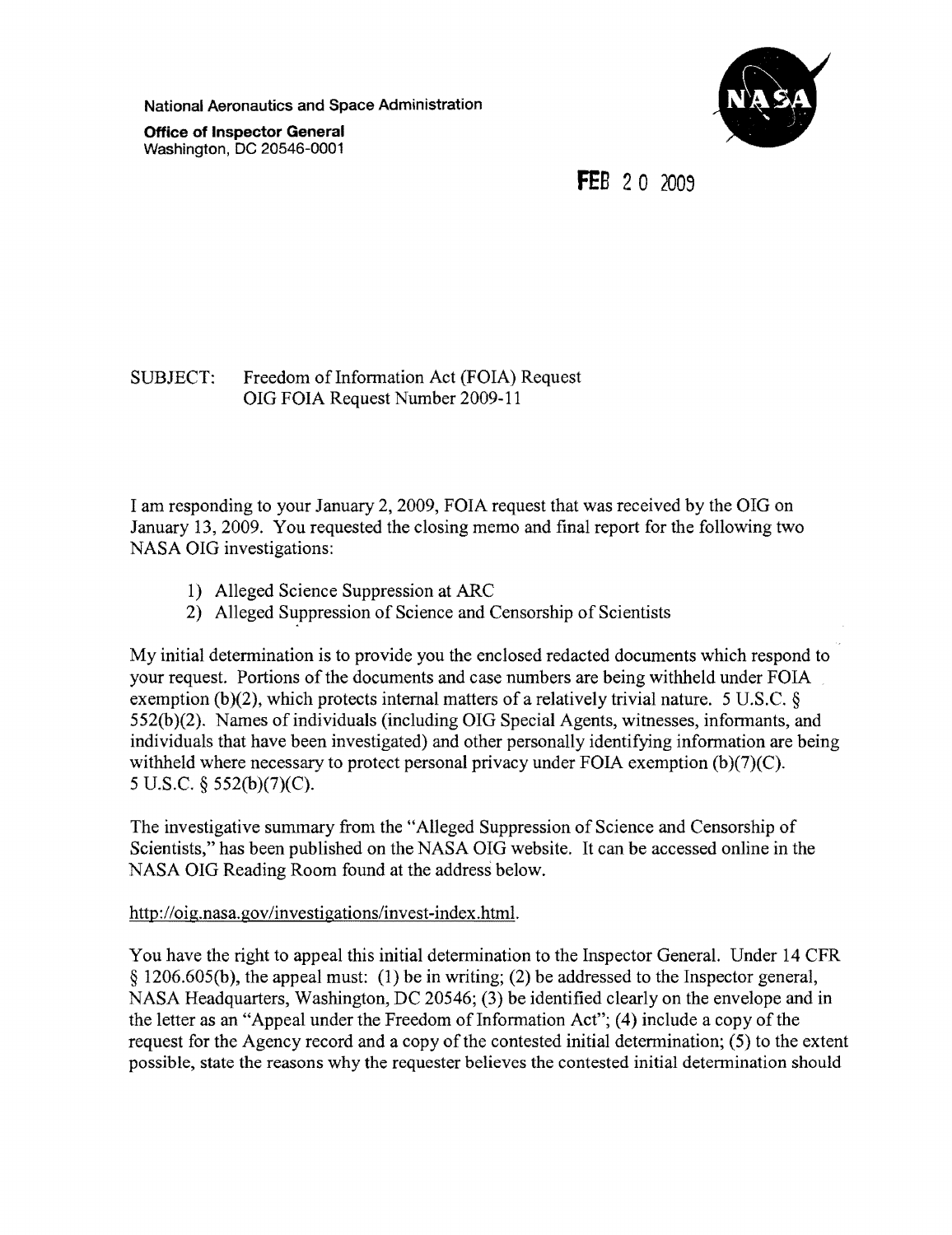be reversed; and (6) be sent to the Inspector General with in 30 calendar days of the date of receipt of the initial determination.

 $\bar{z}$ 

Sincerely,

 $\ddot{\phantom{1}}$ 

 $\lambda$ 

Matt / Cochaneli

OIG FOIA Officer - Investigations

 $\bar{z}$ 

Enclosure

 $\bar{z}$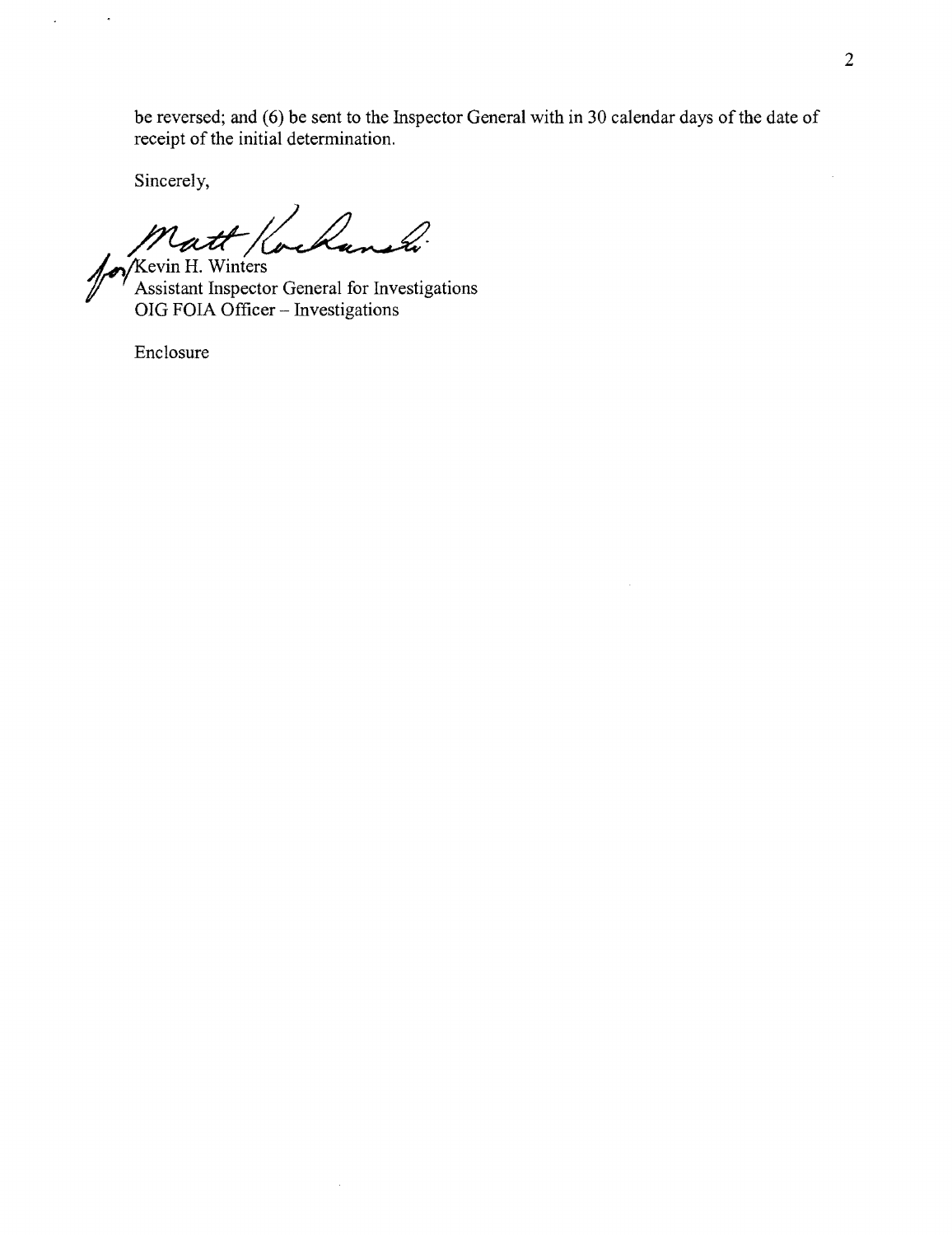

石头

May 7, 2008

## ALLEGED SCIENCE SUPPRESSION AT ARC

INFORMATION MEMORANDUM/CASE CLOSING: As previously reported, *h*  $\lambda \in$  $E^{\text{L}}$  alleged that scientific reporting was suppressed at the Ames Research Center (ARC).  $k \in \mathbb{R}$  alleged  $\mathbb{R}$  -Joss,  $l, l -$ 

 $\lambda_{\text{R}}$ . discouraged and preventing in the reporting Earth Science issues, specifically the ARCT AS science mission involving climate change research.

After being interviewed twice. *b*<sup>1</sup> continued to contact the Reporting Agent concerning these issues. the provided emails from *blc.*, a retired ARC PAO employee containing data which indicated  $h \gamma$ . involvement with the science suppression issues at NASA HQ. None of the materials  $\mathbb{R}^7$ -Jrovided indicated  $\mathbb{R}^7$ , was attempting to suppress  $\mathbb{R}^7$  scientific reporting.

The crux of the allegation involved  $h^{\dagger}$  desire to travel to Alaska in April to cover ARCTAS, which  $k \in \mathbb{R}$  in other emails, indicted was not logistically feasible given the demands of ARC's PAO during that particular week. Therefore  $\sqrt{2}$  is seemed to be exercising  $L \ge 0$ management prerogative concerning personnel and resources.

Even more to the point,  $\Box$  is tried to enlist the support of senior NASA HQ and ARC officials to sway b  $\beta$  - decision. This appeared to backfire on  $\beta$   $\beta$ - as evidenced by the email chain provided to the Reporting Agent, when  $\lambda$   $\lambda$ : explained the reasons for  $\lambda$  r. lecision on coverage of the ARCT AS mission, and those senior officials withdrew their support.



nor may this document be distributed outside the receiving agency without the specific prior authorization of the Assistant Inspector General for Investigations.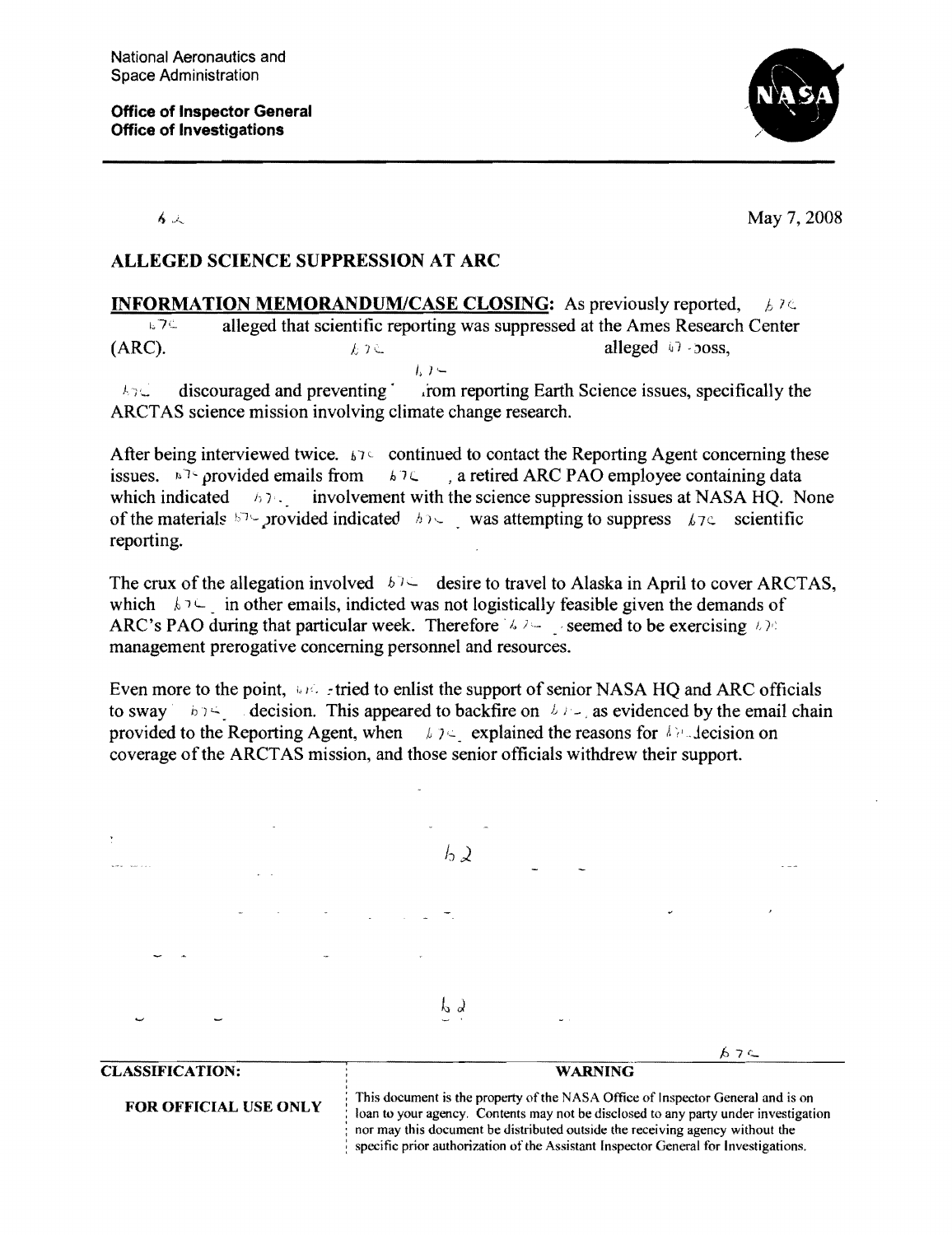no further action is warranted

#### $52c$ DISTR: File

CLASSIFICATION:

FOR OFFICIAL USE ONLY

ì

WARNING

This document is the property of the NASA Office of Inspector General and is on loan to your agency. Contents may not be disclosed to any party under investigation nor may this document be distributed outside the receiving agency without the specific prior authorization of the Assistant Inspector General for Investigations.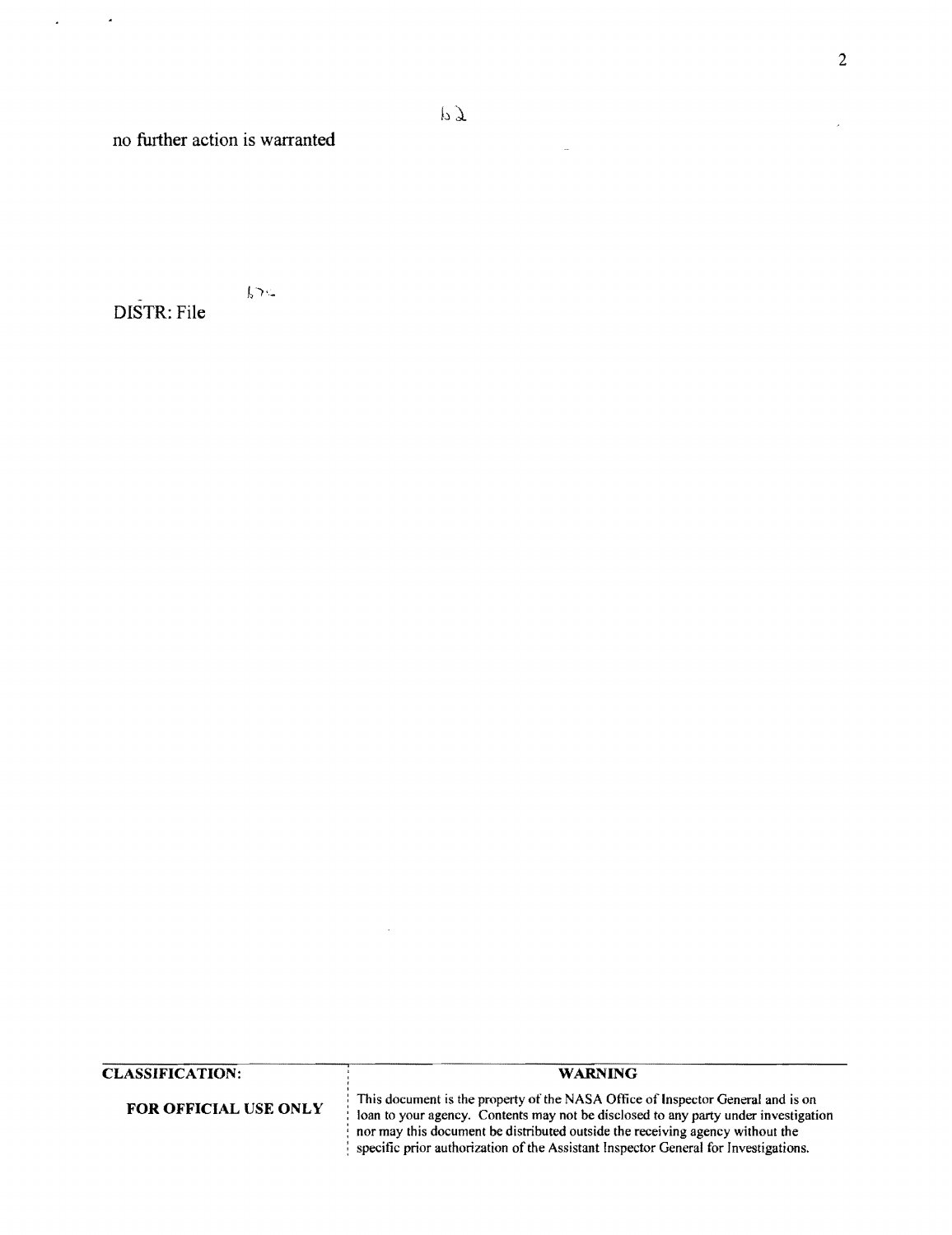National Aeronautics and Space Administration

Office of Inspector General Office of Investigations



 $\lambda$ 

September 29, 2008

 $l > C$ 

ALLEGED SUPPRESSION OF SCIENCE AND CENSORSHIP OF SCIENTISTS Office of Public Affairs NASA Headquarters Washington, DC 20546

CASE CLOSING: On September 29,2006, 14 United States Senators cosigned a letter to the NASA Inspector General to request a formal investigation into allegations of "political interference" with the work of scientists at NASA. In particular, the letter conveyed the Senators' concern with apparent and "repeated instances of scientists ... having publication of their research and access to the media blocked, solely based upon their views and conclusions regarding the reality and impacts of global warming." The letter also identified areas of specific concern coupled with a request for this Office "to conduct a full and thorough investigation into the suppression of science and censorship of scientists at NASA."

Accordingly, the NASA Office of Inspector General conducted an administrative investigation to examine reports of alleged "political interference," predominantly by senior NASA Headquarters Office of Public Affairs officials, with the work of NASA scientists pertaining to climate change-to include whether NASA inappropriately prevented one of its scientists, Dr. James E. Hansen, from speaking to the media in December 2005.

Our investigation found that during the fall of 2004 through early 2006, the NASA Headquarters Office of Public Affairs managed the topic of climate change in a manner that reduced, marginalized, or mischaracterized climate change science made available to the general public through those particular media over which the Office of Public Affairs had control (i.e., news releases and media access). The OIG also concluded that the climate change editorial decisions were localized within the NASA Headquarters Office of Public Affairs; the OIG found no credible evidence suggesting that senior NASA or Administration officials directed the NASA Headquarters Office of Public Affairs to minimize information relating to climate change. To the contrary, the OIG found that once NASA leadership within the Office of the Administrator were made aware of the scope of the conflict between the Office of Public Affairs and scientists working on climate change, they aggressively implemented new policies with a view toward improved processes in editorial decision-making relating to scientific public affairs matters.

Further, it is our conclusion that the NASA Headquarters Office of Public Affairs' actions were inconsistent with the mandate and intent of NASA's controlling legislation~the National Aeronautics and Space Act of 1958 (Space Act) and NASA's implementing regulations-

|                              | $\cdots$                                                                                                                                                                                                                                                                                                                                       |
|------------------------------|------------------------------------------------------------------------------------------------------------------------------------------------------------------------------------------------------------------------------------------------------------------------------------------------------------------------------------------------|
| <b>CLASSIFICATION:</b>       | <b>WARNING</b>                                                                                                                                                                                                                                                                                                                                 |
| <b>FOR OFFICIAL USE ONLY</b> | This document is the property of the NASA Office of Inspector General and is on<br>loan to your agency. Contents may not be disclosed to any party under investigation<br>nor may this document be distributed outside the receiving agency without the<br>specific prior authorization of the Assistant Inspector General for Investigations. |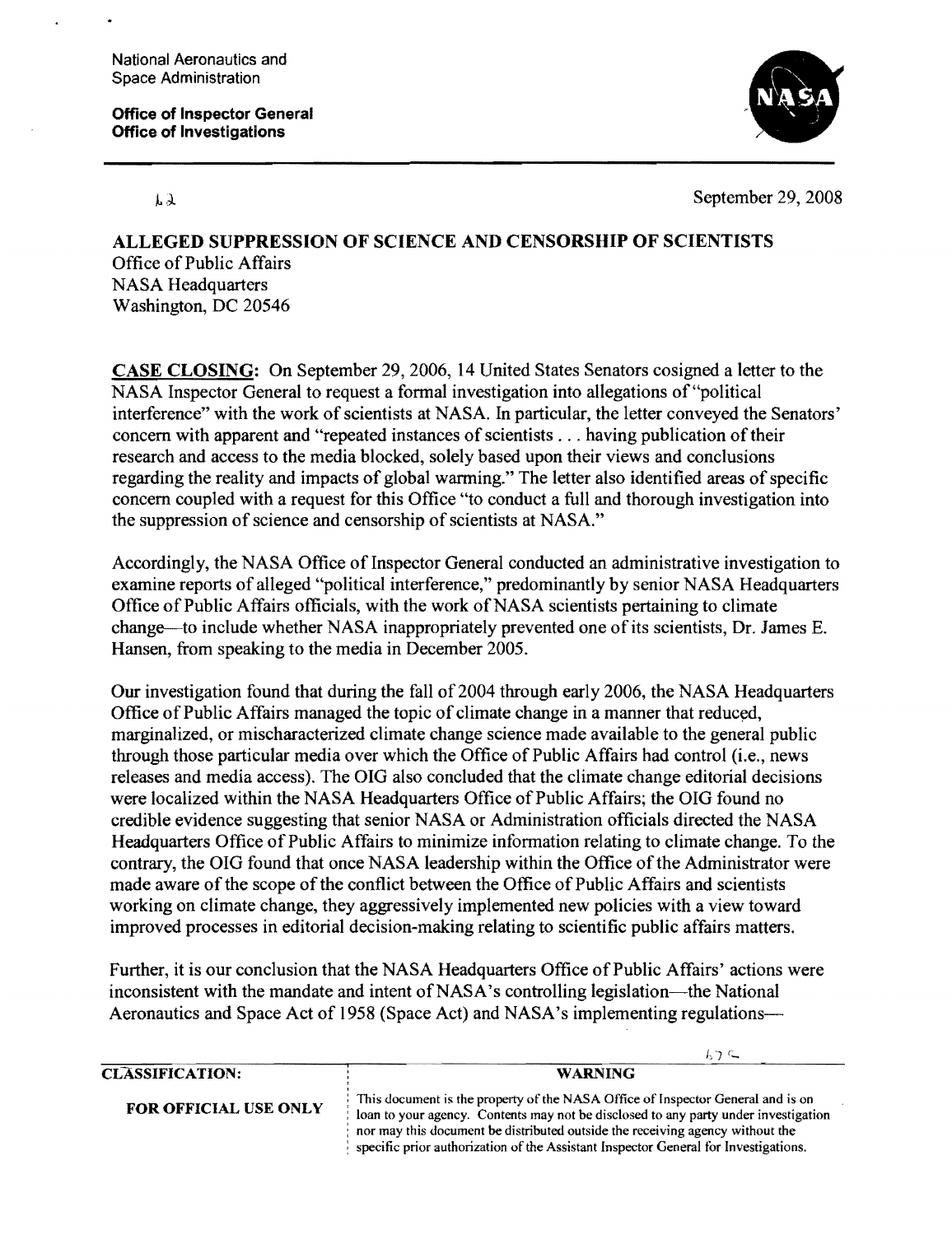insomuch as they prevented "the widest practicable and appropriate dissemination" of information concerning NASA's activities and results. While the OIG could not substantiate that Administration officials employed outside NASA approved or disapproved or edited specific news releases, the OIG do, however, find by a preponderance of the evidence that the claims of inappropriate political interference made by the climate change scientists and career Public Affairs Officers were more persuasive than the arguments of the senior Public Affairs officials that their actions were due to the volume and poor quality of the draft news releases. Although the scientific information alleged to be "suppressed" appeared to be otherwise available through a variety of Agency forums, the OIG cannot reconcile that the Space Act would permit *any*  purposeful obfuscation of scientific research by the Agency in *any* news dissemination forum as "appropriate" under the Act.

The supporting evidence detailed in this report reveals that climate change scientists and the majority of *career* Public Affairs Officers strongly believe that the alleged actions taken by senior NASA Headquarters Public Affairs officials intended to systemically portray NASA in a light most favorable to Administration policies at the expense of reporting unfiltered research results. Senior NASA Headquarters Office of Public Affairs officials (political appointees) deny such actions, claiming that many of the proposed news releases were poorly written or too technical in nature for meaningful broad public dissemination.

With respect to NASA's climate change research activities, the OIG found no evidence indicating that NASA blocked or interfered with the actual research activities of its climate change scientists. In contrast to our findings associated with the NASA Headquarters Office of Public Affairs, the OIG found that NASA systematically distributed its technical climate change research throughout the scientific community and otherwise made it available through a variety of specialized forums, such as scientific journals, professional conferences, and public appearances by NASA scientists. Further, our recent audit of NASA's formal process for releasing scientific and technical data resulting from research conducted by its employees and contractors found no evidence that the process was used as a means to inappropriately suppress the release of scientific or technical data at the four NASA Field Centers reviewed. Of the 287 authors surveyed at those Field Centers, none indicated that they had experienced or knew of someone who had experienced actual or perceived suppression of their research by NASA management. In short, the defects the OIG found are associated with the manner of operation of the NASA Headquarters Office of Public Affairs and are largely due to the actions of a few key senior employees of that office.

Regarding media access, our investigation confirmed that, contrary to its established procedures, the NASA Headquarters Office of Public Affairs declined to make one of NASA's scientists, Dr. James E. Hansen, available for a radio interview with National Public Radio in December 2005. Our investigative efforts revealed that NASA's decision was based, in part, on concern that Dr. Hansen would not limit his responses to scientific information but would instead entertain a discussion on policy issues. NASA maintains that the decision to deny media access to Dr. Hansen was unilaterally made by a junior Schedule C political appointee in the NASA Headquarters Office of Public Affairs.

| <b>CLASSIFICATION:</b> | <b>WARNING</b>                                                                                                                                                                                                                                                                                                                                 |
|------------------------|------------------------------------------------------------------------------------------------------------------------------------------------------------------------------------------------------------------------------------------------------------------------------------------------------------------------------------------------|
| FOR OFFICIAL USE ONLY  | This document is the property of the NASA Office of Inspector General and is on<br>loan to your agency. Contents may not be disclosed to any party under investigation<br>nor may this document be distributed outside the receiving agency without the<br>specific prior authorization of the Assistant Inspector General for Investigations. |